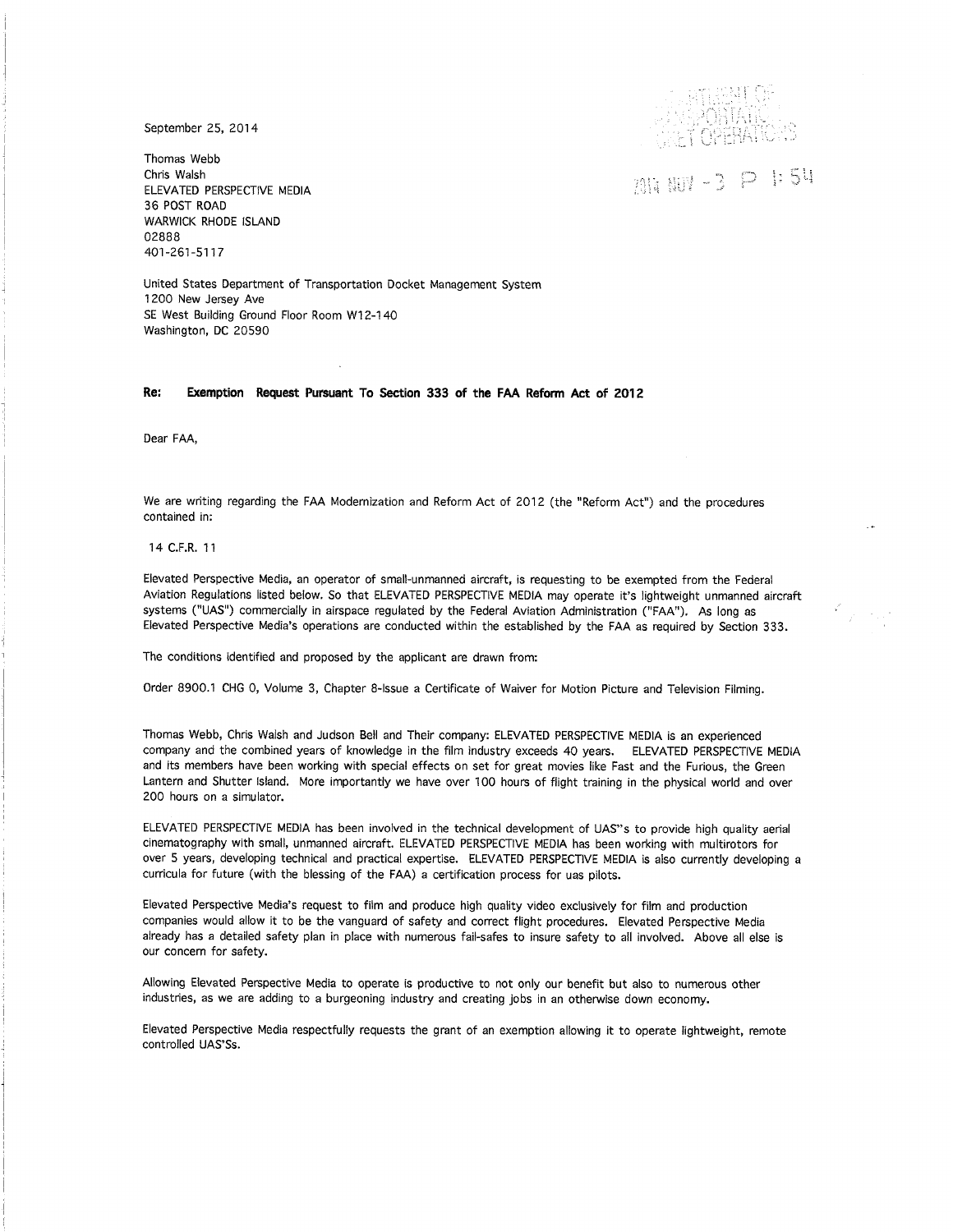The Specific Sections of Title 14 of the Code of Federal Regulations, Elevated Perspective Media Requests Exemption are:

14 CFR 21 14 CFR 45.23(b) 14 CFR 61.113 (a) & (b) 14 CFR 61.3 (a) (1) (i) --------------(as none of us has a pilot's license, this, I believe this is the rule that would exempt us from that requirement, our pic (pilot in command, either Chris Walsh or Thomas Webb has over 5 years experience flying UAS's and hundreds of hours on a simulator.)

91.7 (a) 91.9 (b) (2) 91.1 03(b) 91.1 OS 91.109 91.119 91.121 91.151(a) 91.203(a) & (b) 91.405 (a) 91.407(a) (1) 91.409 (a) (2) 91.417 (a) & (b).

Elevated Perspective Media's reasons for relief are simple: Without the exemption our business is not viable, we will not operate our business of cinematic filming on closed sets without the FAA's blessing. ELEVATED PERSPECTIVE MEDIA realizes that reasons for relief are more complex than stated directly above, below are reasons why we would like to fly and why it makes America a better place. We seek relief to be the leading voice of safety and responsible practices when it comes to filming with UAS's.

112 P.L. 95 §§ 331-334

Elevated Perspective Media is seeking relief from any currently applicable FARs to prevent us from working on a closed set cinematic production. The Reform Act in Section 332 provides for such integration of civil unmanned aircraft systems into our national airspace system as it is in the public's interest to do so. Elevated Perspective Media lightweight UASs meet the definition of "small unmanned aircraft" as defined in Section 331 and therefore the integration of Elevated Perspective Media lightweight UAS'S are expressly contemplated by the Reform Act. Elevated Perspective Media would like to operate its lightweight UAS'S prior to the time period by which the Reform Act requires the FAA to promulgate rules governing such craft.

The Reform Act guides the Secretary in determining the types of UAS'S that may operate safely in our national airspace system. Considerations include: The weight, size, speed and overall capabilities of the UAS; Whether the UAS will be operated near airports or populated areas; and, Whether the UAS will be operated by line of sight.

Each of these items urges in favor of an exemption for Elevated Perspective Media:

a) Elevated Perspective Media UAS'S has:

-an Aervonics Sky Jib frame with a DJI A2 flight system

-Tiger Motors, considered the best in the industry

-A Futaba transmitter, also considered an industry leader

-Eight counter-rotating propellers for extreme balance, control and stability.

-Weigh less than 55 pounds, including cinematic or other equipment.

-Hover in place and operate at less than a 50-knot maximum speed.

-Line of sight of the remote control pilot.

-At all times there is a spotter, pilot and a cameraman.

b) Elevated Perspective Media uses battery power:

-Uses battery power and not carbon fuel.

-Never does the battery go below 25% capacity with safeguards not only on the battery itself but also on the safety system.

-GPS system is in place to control the UAS if any loss of connection occurs